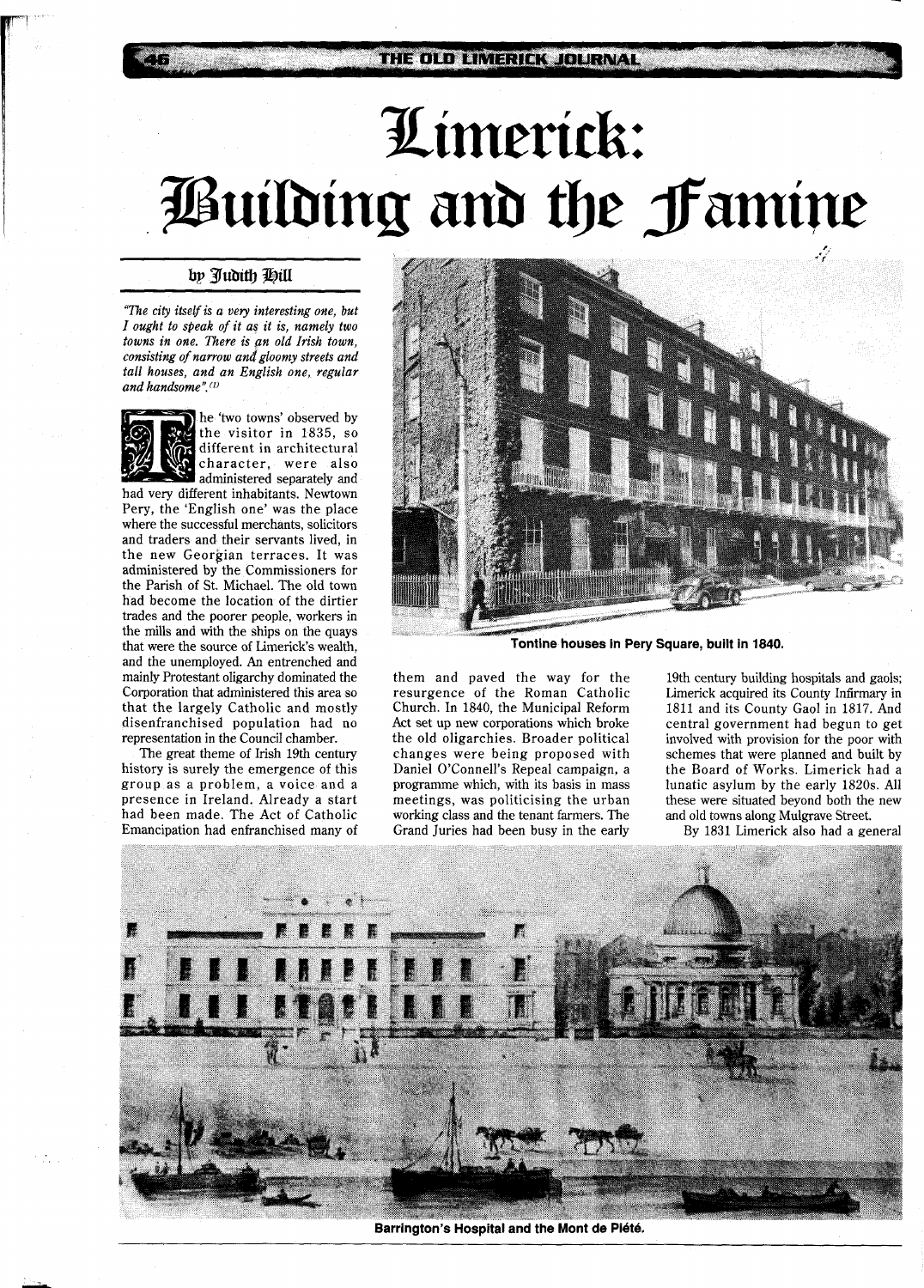**FAMINE EDITION** 

hospital situated in the centre of the  $\overline{old}$  town, facing the Abbey River.<sup>(2)</sup> Barrington's Hospital, built to complement St. John's Fever and Lock Hospital and the Lying-in Hospital, neither of which catered for accidents or general medical cases, had been purposely set among its potential patients. The project had been instigated, and largely funded, by the Barrington family and relied on public donations as well as small grants from the Grand Jury and the government for its running costs. The essential weakness of this arrangement was demonstrated by the perpetual debt which the hospital sustained. In an effort to relieve this debt and make the hospital self-financing and, additionally, to attempt to break the insidious hold of corrupt pawnbrokers on the poor, Matthew Barrington proposed a Mont de Piete or Charitable Pawn Office for Limerick.<sup>(3)</sup> It was built, a delightful classical temple with portico and cupola, on the green next to the hospital and was opened in 1837. It too was a failure. In 1845, it was converted into a convalescent hospital for patients discharged from the fever hospital.

If the building of Barrington's Hospital and the Mont de Piete looked like an anticipation of the famine which took hold in 1845, how much more so did the **<sup>a</sup>**construction of a purpose-built workhouse in 1841. These projects in fact reflected the economic disruption following the end of the Napoleonic Wars which had resulted in widescale poverty, as one witness to a parliamentary commission on Irish poverty observed: "it would have been better for the Irish farmer if Bonaparte never lived, or never died".<sup>(4)</sup> The cholera epidemics of 1821 and 1832 had also been devastating. Limerick Workhouse was one of 130 that were built between 1839 and 1847 under the Irish Poor Law Relief Act passed in 1838.<sup>(5)</sup> The whole operation, organised by central government, based on an English system and built on experience gained in implementing that system, was frighteningly efficient and in many ways presaged government reactions to the calamity of the famine. Within months of the passing of the Relief Act which divided Ireland into 100 notional unions, each of which was to receive a workhouse to accommodate a notional 1000 people, George Nicholls had been appointed as architect and had set up an office in Dublin. Existing provision for the destitute poor was inspected and found to be completely insufficient so that only 5 structures were re-used. In Limerick, the House of Industry, built in 1774, with 16 large rooms, a few cells and an infirmary and which seemed to accommodate 88 people without undue strain in 1787, housed 567 in a slightly expanded building in 1840.<sup>(6)</sup> Apart from the appalling overcrowding, this institution, which relied on the Grand Jury and private donations, was E700 in debt.

aols; ry in And get with It by zd a . All new

~eral

The Poor Law architects set to work drawing up standardised plans for the buildings, and the Commissioners



The Limerick Savings Bank, built in 1840.

inspected prospective sites and issued adverts for contracts. The workhouses were not intended to be appealing; they were to provide a standard of living no better than that of a working labourer. The government's comprehensive approach to the country was made possible by keeping the costs of each building to the minimum. This was reflected in the style, as the 1839 Report noted: "The style of building is intended to be of the cheapest description, compatible with durability; and effect is aimed at by harmony of proportion and simplicity of arrangement, all mere decoration being studiously excluded". Thomas and Kearns Deane of Cork, who were the architects and contractor for the Limerick Workhouse, responded to this brief with a simplified Tudor Revival structure which, with its long low rambling front resembles nothing so much as a country house. Local materials were used and the limestone facade of the Limerick Workhouse is a fine example of the utilitarian architecture of the period. It relied essentially on the skill of stone masons in producing both the beautifully cut and finished blocks which were detailed specifically for lintels, eaves and string courses and the split-faced, irregular-shaped stonework with which the walls were constructed and which contrasted well with the dressed stones. Although the Limerick Workhouse was completed in 1841, the project as a whole continued into the famine years, by which time additional buildings were needed in many places throughout the country.

When the "Act for the Erection of a Bridge across the River Shannon and of a Floating Dock to accommodate sharp vessels frequenting the Port of Limerick" was passed in 1823 it was landowning interests that were uppermost. This was

reflected in the impressive list of names of the Commissioners of the Bridge. They were granted the right to levy rates and duties on imports and exports to supplement the money that the government had granted to the Commissioners of Public Works for the project. Ten years later, the bridge, a particularly elegant structure designed by Alexander Nimmo, was nearing completion whereas the dock was still only a pipedream. The maritime interest began to agitate; it was their taxes which were being collected and they had not yet benefitted. A civil engineer, Thomas Rhodes, was appointed and proposed a dam at Kelly's Quay within which to form the floating dock, a dockyard and two tidal mills.(7) **An** act of 1834, recognising that trade had doubled since the previous act, made financial and legal provision for this scheme. However, once work was started it was discovered that the bed of the river was unsuitable for a dam and there was speculation that flooding might be a danger if the scheme was completed.

This setback seemed to induce a lethargy in the Bridge Commissioners, who not only did little to advance the dock scheme for the next ten years but also prevented the construction of private quays and neglected the navigation of the river. The payment of the debt on Wellesley Bridge, which finally opened in 1835, was perhaps one reason for their inaction. However, they did decide to locate the dock further downstream and had purchased the land, a fact noted by Captain Washington in his feport for the Tidal Harbour Commissioners in 1846.<sup>(8)</sup> Encouraged by his support for a dock at Limerick, and aware perhaps, now that the famine was in its second winter, that the government was contemplating public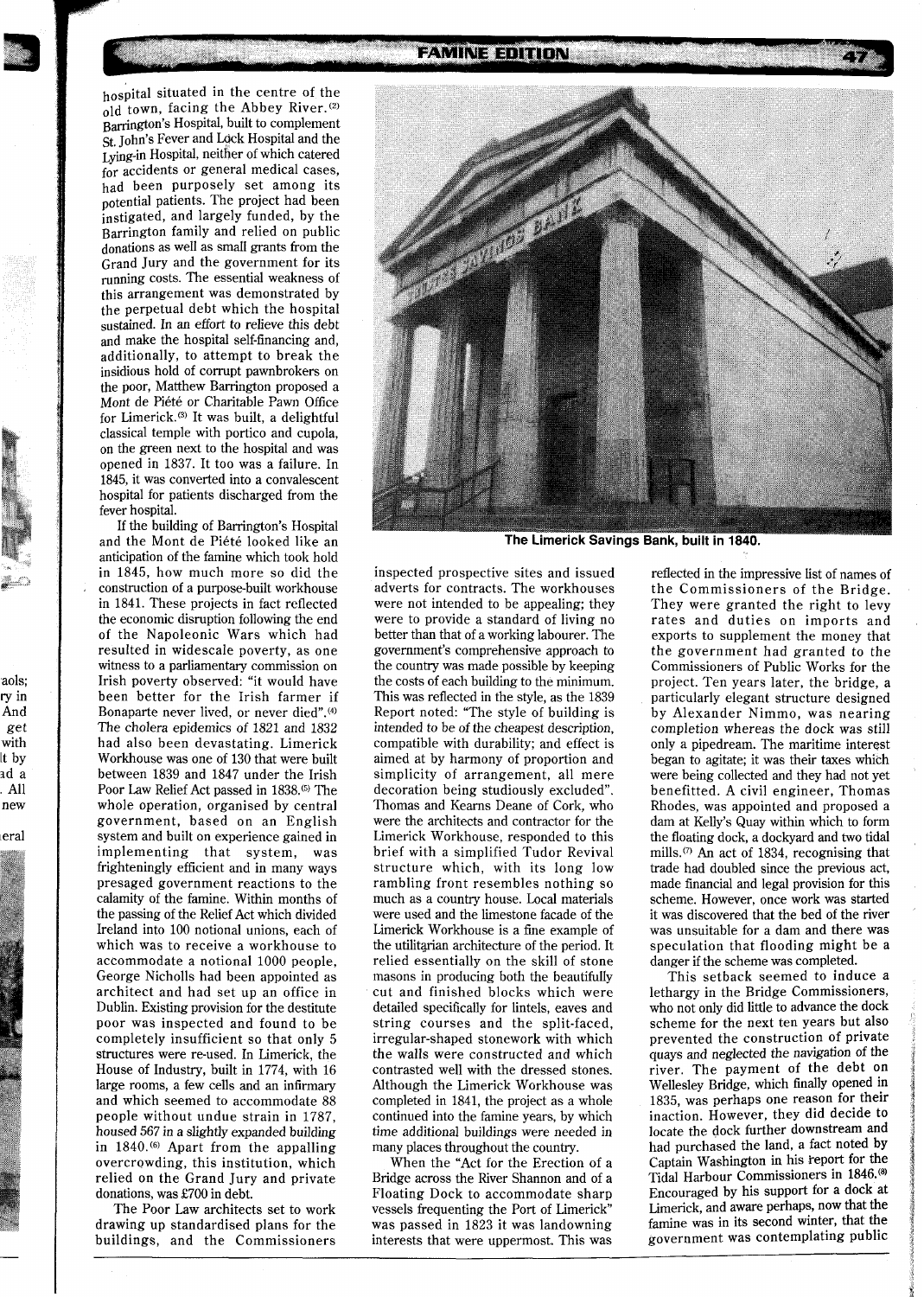## THE OLD LIMERICK JOURNAL



**Barrington Street.** 

works schemes as famine relief, the commissioners submitted a petition to parliament for finance for a scheme which they had already costed. To support their application they stressed that the expenditure of this sum; "will not only be a means of increasing the security for the repayment of sums already advanced by vastly adding to the revenues of the Port, but what is a most desirable object at the moment - it will afford employment to a large and needy population". They were successful and a new act was passed in July, 1847.

T

However, work was still delayed. In September, 1848, the Harbour Commissioners, as the Bridge Commissioners had now become, resorted to a resolution: the dock works *must* commence soon, "first to give employment to a great number of Labourers who are in destitution", and duly second, interestingly, to appease the merchants. But, three months later, the *Limerick Reporter* carried an article observing: "It is melancholy to contemplate the numbers of our citizens and labourers walking about the streets idle in these dismal times, when the greater number of them might be employed in the

progress of these works, so entirely concerning the shipping interests of our city". In February, 1849, the Board of Works agreed to start.

Agitation for the commencement of work had not only come from the press and the Harbour Commissioners. The Guild of Masons, only too aware that its members were often out of work and unpaid during the inclement winter months, was keen that such a large scale project should get under way.<sup>(9)</sup> It appealed to the mayor to put pressure on the Board of Works. However, when work did start the Board employed what the guild referred to as 'labouring men' for the construction of dry stone walls. It is likely that at least some of these men were drawn from the pool of labour referred to in the *Limerick Repoder.* When the Guild of Masons complained, arriving at the site in a deputation with the mayor and indulging in a little intimidation by kicking down a yard or so of 'dry work', they were told that their own rates were too high. The *Limerick Reporter,* not appreciating perhaps that it was impossible to support both the masons and the labourers, wrote in favour of the masons, partly for the political conclusions that could be drawn from the board's mistreatment of them. "And [there is] nothing more wantonly gratuitous than the calamity by which these English officials attempted to justify their tyranny", it opined.

The foundation stone for the docks was finally laid in July of the same year by the mayor.<sup>(10)</sup> The various speakers aired the issues that had already arisen and tried to set the tone for a peaceful contract. The Board of Works represenfdtive stressed their honourable intentions; "Masons, stone-cutters, carpenters, and labourers, are the men we will chiefly require. The Board of Works are anxious ... to allow them fair remuneration for their services", while adding that the Board was and had always been, "anxious ... to reward merit". The Roman Catholic Bishop, John Ryan, gave a homily on class distinctions: "The poor should respect the rich; no one should indulge in Eutopian *(sic)* ideas ... there must be different classes of society, else if this were not so, away with all power". The Harbour Commissioners' representative put this more straightforwardly saying that "he trusted nothing would occur to retard the operations of a work of such paramount importance to all classes, and that those employed would forbear from combination". The mayor summed up by saying "I feel convinced ... [the docks] will increase trade and commerce, and give employment to the working classes". The working classes and the unemployed had managed to dominate the occasion, although they were still a long way from being fairly dealt with. The docks were opened by the Lord Lieutenant on 26 September, 1853.

In 1848, the Corporation and the Commissioners of Her Majesty's Woods and Forests financed the construction of a path on the bank which circumvented King's Island "for the recreation of the citizens". It is possible that this public work formed part of the programme of famine relief.

New churches appeared in Limerick throughout the nineteenth century. Most



Mid-19th century picture of Newgate Brewery and St. Mary's Cathedral.